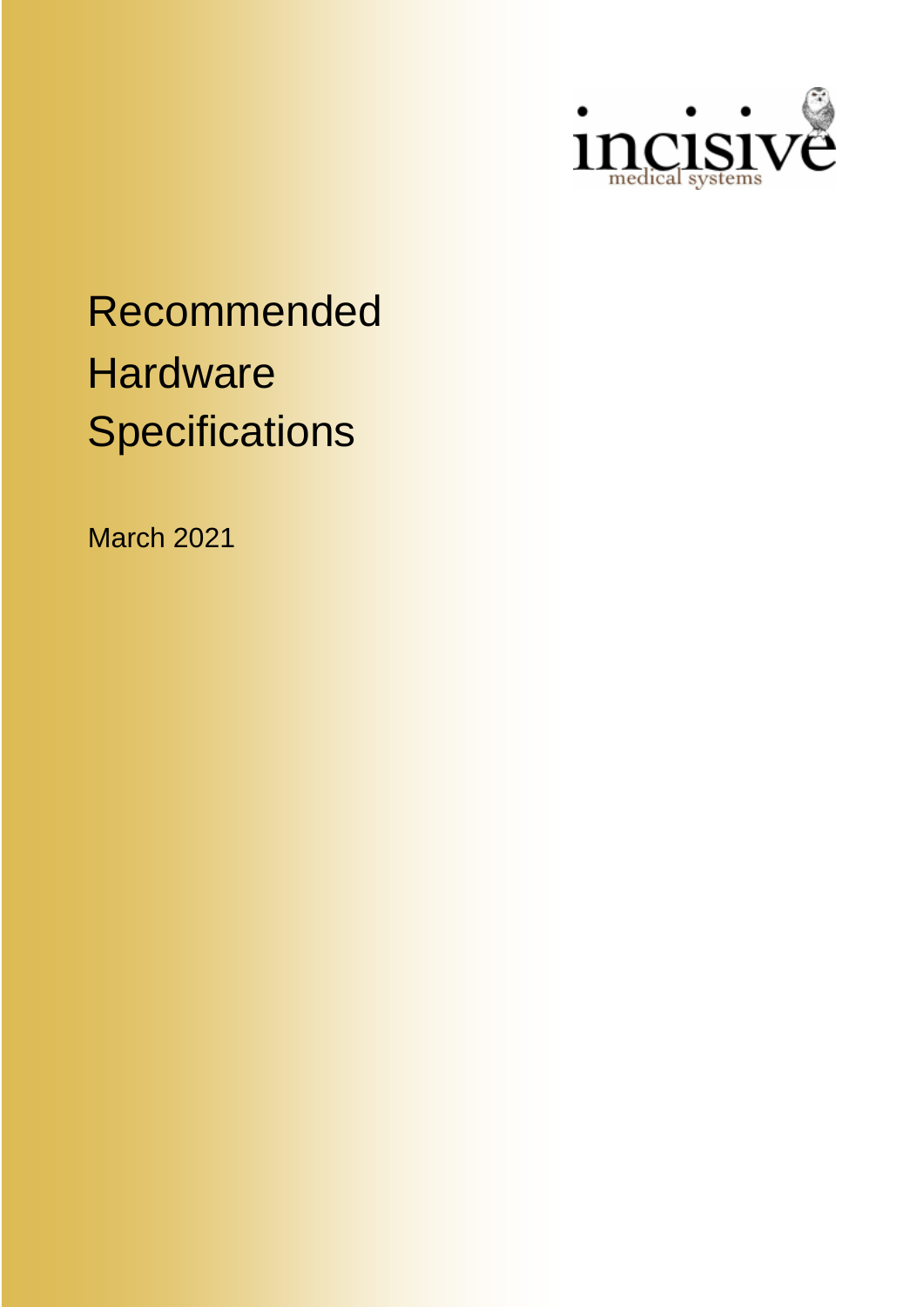# *Hardware philosophy*

Incisive Software is not aligned with any one hardware supplier, or a particular brand of hardware. We believe this enables you to negotiate the best possible deal with the supplier of your choice and to have the confidence of non-biased recommendations.

However, we can assist you by helping define what your hardware requirements are likely to be and to offer recommendations for suitable hardware suppliers whom we have worked with before.

We do recommend that all hardware configurations are checked with us before purchase.

We strongly recommend quality hardware supplied by a local supplier who can provide efficient and prompt 'after sales' service. For the more specialised devices such as thermal label printers or document scanners we are able to source these items at less than retail prices.

Where networks are involved, ensure that the same hardware supplier will be carrying out, or is involved with, the network installation or upgrade.

## *Operating Platform*

Unless otherwise specified, all Incisive applications are designed to be installed on the Microsoft Windows 32 or 64 bit operating system, on the user's workstation.

Incisive applications do not run directly on the Apple or Linux operating systems. It is, however, possible to install Microsoft Windows in virtual environments within the Apple or Linux systems and run the Incisive applications.

## *Backup system*

A good backup system is mandatory. It is your responsibility to make sure that the backup occurs, the data is valid, and that the data can be restored to a working state.

For larger systems, an Enterprise level system should be installed onto your computer. Do not purchase the cheap brands as they consistently fail.

Your data is put onto electronic media, which should be kept off-site. In the event of a major hardware failure, or the building burning down, the data can then be recovered from the backup media.

If your staff are regularly working late or the computers are frequently not turned off at night you should consider using backup software that can include a file that is being used by another computer. Usually, any files that are open are skipped by the backup software and this may mean that your main database is not being backed up.

If using SQL Server as the database, you should configure the system to perform Transaction Log backups at frequent intervals during the day and transfer the log files to an offsite or alternative SQL Server repository. This option is strongly recommended.

It is not the responsibility of Incisive Medical Systems to ensure that the correct files are being backed up, that the backup media is capable of retaining data, or that regular backups are being actioned.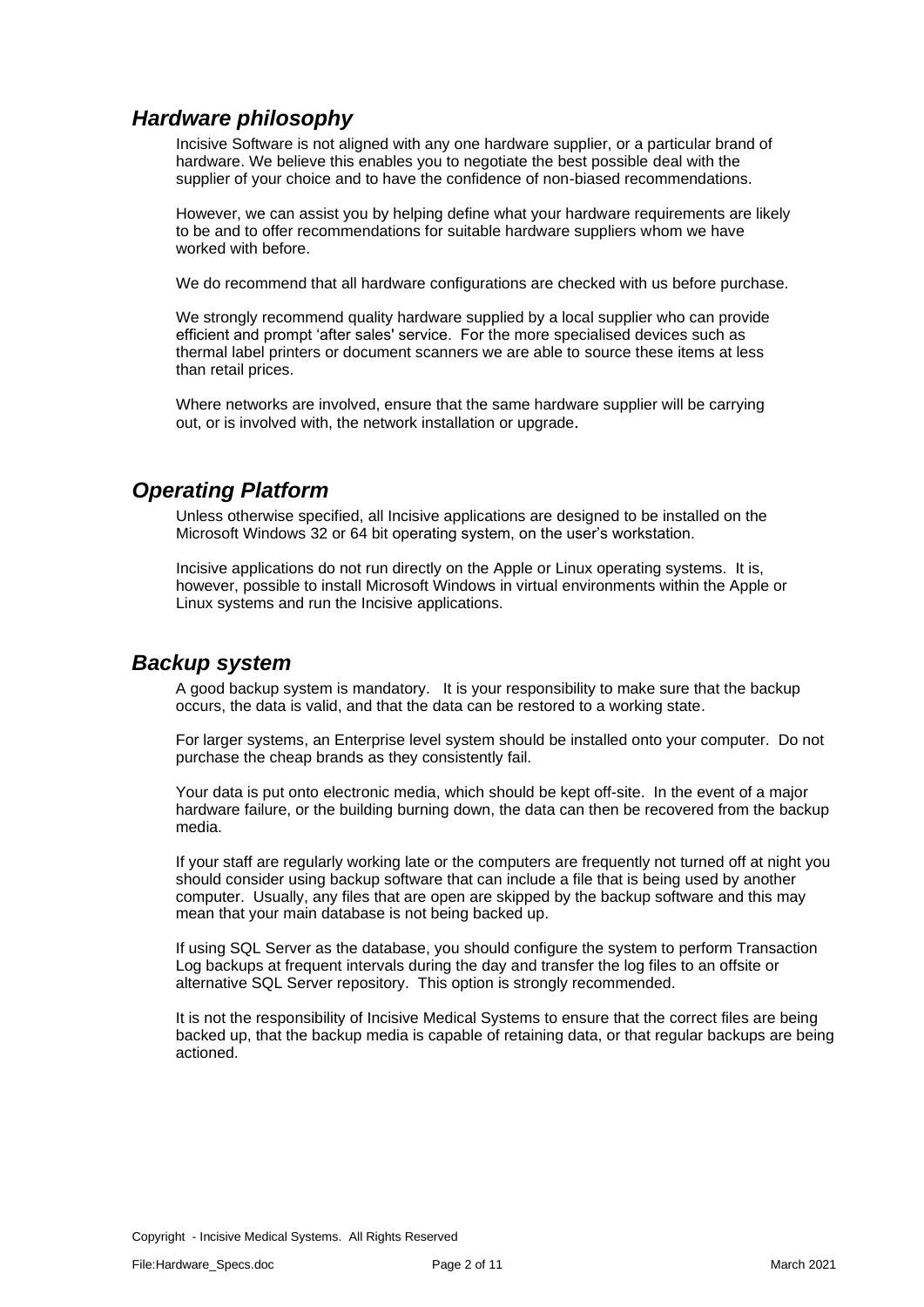# **STANDALONE Computer (not networked)**

| <b>ITEM</b>               | <b>MINIMUM</b>                                                                | <b>PREFERRED</b>                                                                                              |  |
|---------------------------|-------------------------------------------------------------------------------|---------------------------------------------------------------------------------------------------------------|--|
| Processor:                | 1.8 Ghz                                                                       | i7, 2.8 Ghz or greater                                                                                        |  |
| RAM:                      | 4 Gigabyte (32 bit)                                                           | 8 Gigabytes                                                                                                   |  |
| Monitor:                  | 17 inch monitor running a resolution<br>of at least 1024x768 at 16 bit colour | 22 inch LCD monitor (not widescreen) with<br>resolution of at least 1600x1200 at 24 bit<br>colour             |  |
| Graphics card:            | SVGA graphics card                                                            | SVGA graphics card with minimum 512Mb<br>on-board RAM and dual ports                                          |  |
| Hard Disk:                | 500GB                                                                         | 500 GB or greater $-7,200$ rpm (or faster)                                                                    |  |
| Ports:                    | 1 USB                                                                         | 3 (or more) USB 2.0 ports                                                                                     |  |
| <b>ADDITIONAL:</b>        |                                                                               |                                                                                                               |  |
| Laser Printer:            | Any Windows supported laser printer.<br>NB Only laser printers supported      | Hewlett Packard printer - multi bin paper<br>trays more convenient<br>Don't use Multi-Function Printers (MFP) |  |
| Label Printer:            | Dymo Label Writer 400 series                                                  | Dymo Label Writer 400                                                                                         |  |
| Scanner:                  | Any scanner, TWAIN compliant                                                  | Fujitsu fi-6120c2 document scanner<br><b>TWAIN compliant. USB or SCSI</b><br>connection                       |  |
| Internet:                 | <b>ADSL</b><br>Fibre                                                          |                                                                                                               |  |
| <b>OTHER SOFTWARE:</b>    |                                                                               |                                                                                                               |  |
| <b>Operating Systems:</b> | Windows 8.1 Professional                                                      | Windows 10 Professional                                                                                       |  |
| NET Framework:            | Version 4.8                                                                   | Version 4.8                                                                                                   |  |
| <b>Remote Control:</b>    | Microsoft Remote Desktop, or<br><b>TeamViewer</b>                             | Microsoft Remote Desktop with VPN, or<br><b>TeamViewer</b>                                                    |  |
| Database:                 | MS SQL Server 2014 R2 - Express                                               | MS SQL Server 2019                                                                                            |  |
| Secure messaging:         |                                                                               | HealthLink, Argus, Medical Objects                                                                            |  |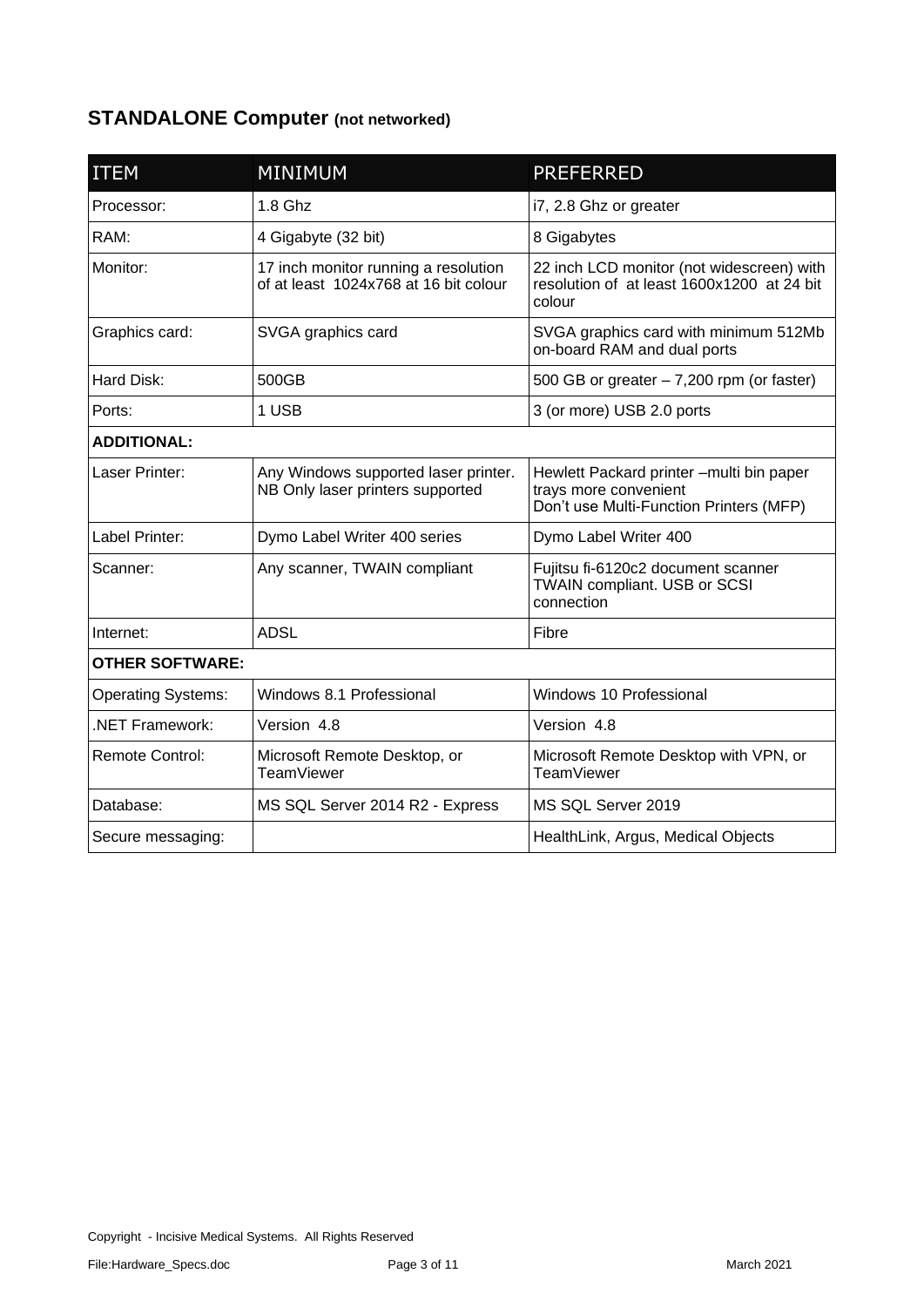# **WORKSTATION Computer (networked to server)**

| <b>ITEM</b>               | <b>MINIMUM</b>                                                                | <b>PREFERRED</b>                                                                                                                   |  |
|---------------------------|-------------------------------------------------------------------------------|------------------------------------------------------------------------------------------------------------------------------------|--|
| Processor:                | $2.0$ Ghz                                                                     | i7, 2.8 Ghz or greater                                                                                                             |  |
| RAM:                      | 4 Gigabyte                                                                    | 8 Gigabytes (8GB for 64bit OS)                                                                                                     |  |
| Monitor:                  | 17 inch monitor running a resolution<br>of at least 1024x768 at 16 bit colour | 22 inch LCD monitor (not widescreen) with<br>resolution of at least 1600x1200 at 24 bit<br>colour                                  |  |
| Graphics card:            | SVGA graphics card                                                            | SVGA graphics card with minimum 512Mb<br>on-board RAM and dual ports                                                               |  |
| <b>Hard Disk:</b>         | 500 GB - 7200 rpm                                                             | 500 GB or greater $-7,200$ rpm (or faster)                                                                                         |  |
| Ports:                    | 1 USB                                                                         | 3 (or more) USB 2.0 ports                                                                                                          |  |
| Network card:             | 10/100/1000 Mb Base-T<br>10/100 Mb Base-T                                     |                                                                                                                                    |  |
| <b>ADDITIONAL:</b>        |                                                                               |                                                                                                                                    |  |
| Laser Printer:            | Any Windows supported laser printer.<br>NB Only laser printers supported      | Hewlett Packard printer - multi bin paper<br>trays more convenient<br>Don't use Multi-Function Printers (MFP)<br>Shared on network |  |
| Label Printer:            | Dymo Label Writer, network shared                                             | Dymo Label Writer 400, network shared                                                                                              |  |
| Scanner:                  | Any scanner, TWAIN compliant                                                  | Fujitsu fi-6120c2, or Canon DR2510C<br>document scanner, TWAIN compliant. USB                                                      |  |
| Internet:                 | <b>ADSL</b><br>Fibre                                                          |                                                                                                                                    |  |
| <b>OTHER SOFTWARE:</b>    |                                                                               |                                                                                                                                    |  |
| <b>Operating Systems:</b> | Microsoft Windows 8.1 Professional                                            | Windows 10 Professional                                                                                                            |  |
| <b>NET Framework:</b>     | Version 4.8                                                                   | Version 4.8                                                                                                                        |  |
| <b>Remote Control:</b>    | Microsoft Remote Desktop, or<br><b>TeamViewer</b>                             | Microsoft Remote Desktop with VPN, or<br><b>TeamViewer</b>                                                                         |  |
| Database:                 | Not required, database on Server                                              | Not required, database on Server                                                                                                   |  |
| Secure messaging:         | Not required on workstation                                                   | Not required on workstation                                                                                                        |  |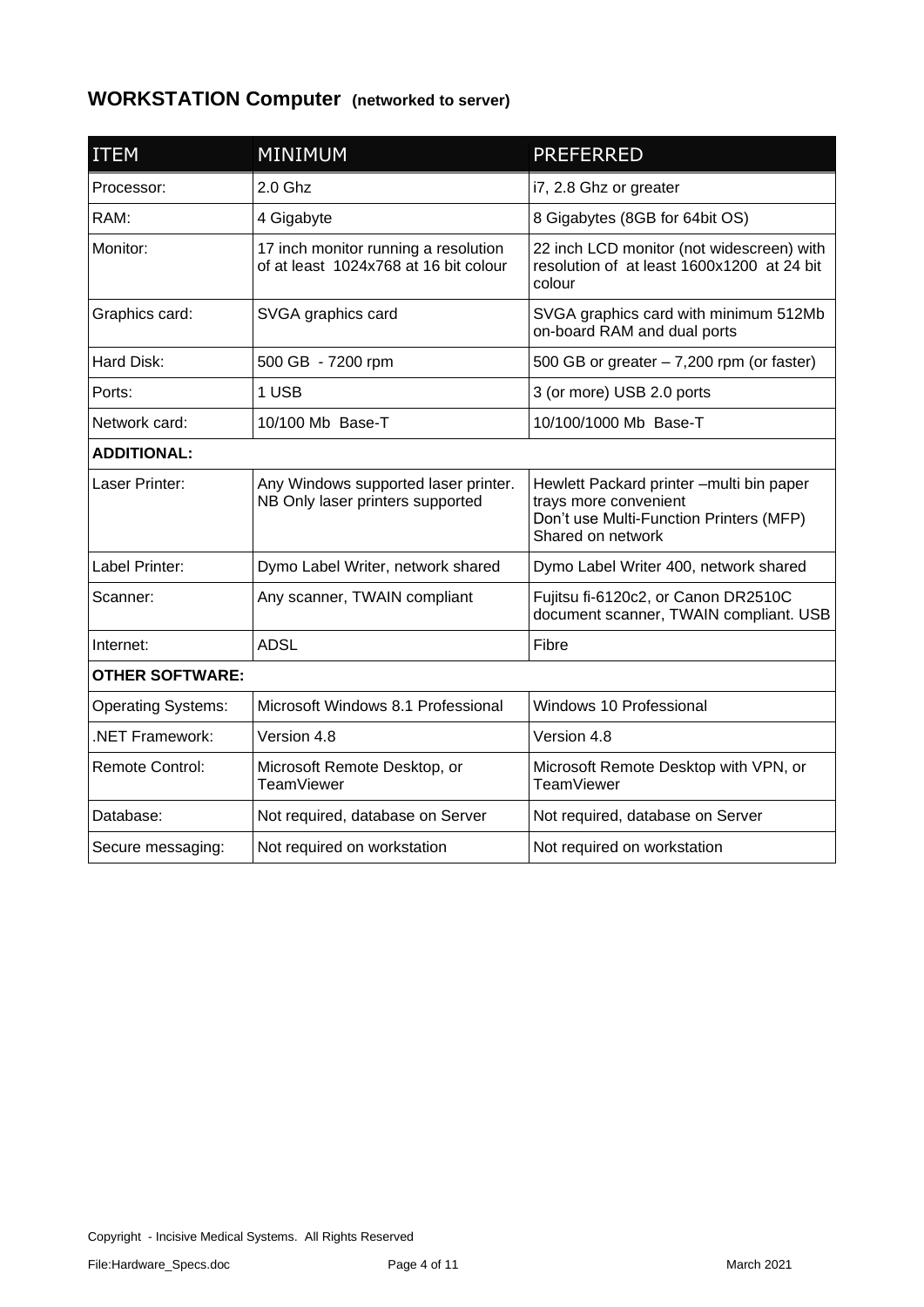# **SERVER Computer ( 5 < workstations)**

| <b>ITEM</b>               | <b>MINIMUM</b>                                                                                     | <b>PREFERRED</b>                                                               |  |  |
|---------------------------|----------------------------------------------------------------------------------------------------|--------------------------------------------------------------------------------|--|--|
| Processor:                | $1.8$ Ghz                                                                                          | Quad Core, 2.8 Ghz or greater                                                  |  |  |
| RAM:                      | 8 Gigabyte                                                                                         | 12 GB. More may be required if SQL<br>Server on this server.                   |  |  |
| Monitor:                  | 17 inch monitor running a resolution<br>of at least 800x600 at 16 bit colour                       | 17 inch monitor running a resolution of at<br>least 1600x1200 at 16 bit colour |  |  |
| Graphics card:            | SVGA graphics card                                                                                 | SVGA graphics card                                                             |  |  |
| Hard Disk:                | 500 GB - 7200 rpm                                                                                  | 500 GB or greater $-7,200$ rpm (or faster)                                     |  |  |
| Network card:             | 10/100 Mbs Base-T                                                                                  | 100/1000 Mb Base-T                                                             |  |  |
| Ports:                    | 1 USB<br>3 (or more) USB 2.0 ports                                                                 |                                                                                |  |  |
| <b>ADDITIONAL:</b>        |                                                                                                    |                                                                                |  |  |
| Laser Printer:            | Any Windows supported laser printer.<br>NB Only laser printers supported<br>See comments on Page 8 | Network printer recommended                                                    |  |  |
| Label Printer:            | Dymo Label Writer 400                                                                              | Not recommended on dedicated server                                            |  |  |
| Scanner:                  | Any scanner, TWAIN compliant                                                                       | Not recommended on dedicated server                                            |  |  |
| Internet:                 | <b>ADSL</b><br>Fibre                                                                               |                                                                                |  |  |
| <b>OTHER SOFTWARE:</b>    |                                                                                                    |                                                                                |  |  |
| <b>Operating Systems:</b> | Windows Server 2012 R2<br>Windows Server 2019 Standard 64 bit                                      |                                                                                |  |  |
| NET Framework:            | Version 4.8                                                                                        | Version 4.8                                                                    |  |  |
| <b>Remote Control:</b>    | Microsoft Remote Access, or<br>TeamViewer                                                          | Microsoft Remote Desktop with VPN, or<br><b>TeamViewer</b>                     |  |  |
| Database:                 | MS SQL Server 2014 R2 Express                                                                      | MS SQL Server 2019 Express or Std.                                             |  |  |
| Secure messaging:         |                                                                                                    | HealthLink, Argus, Medical Objects                                             |  |  |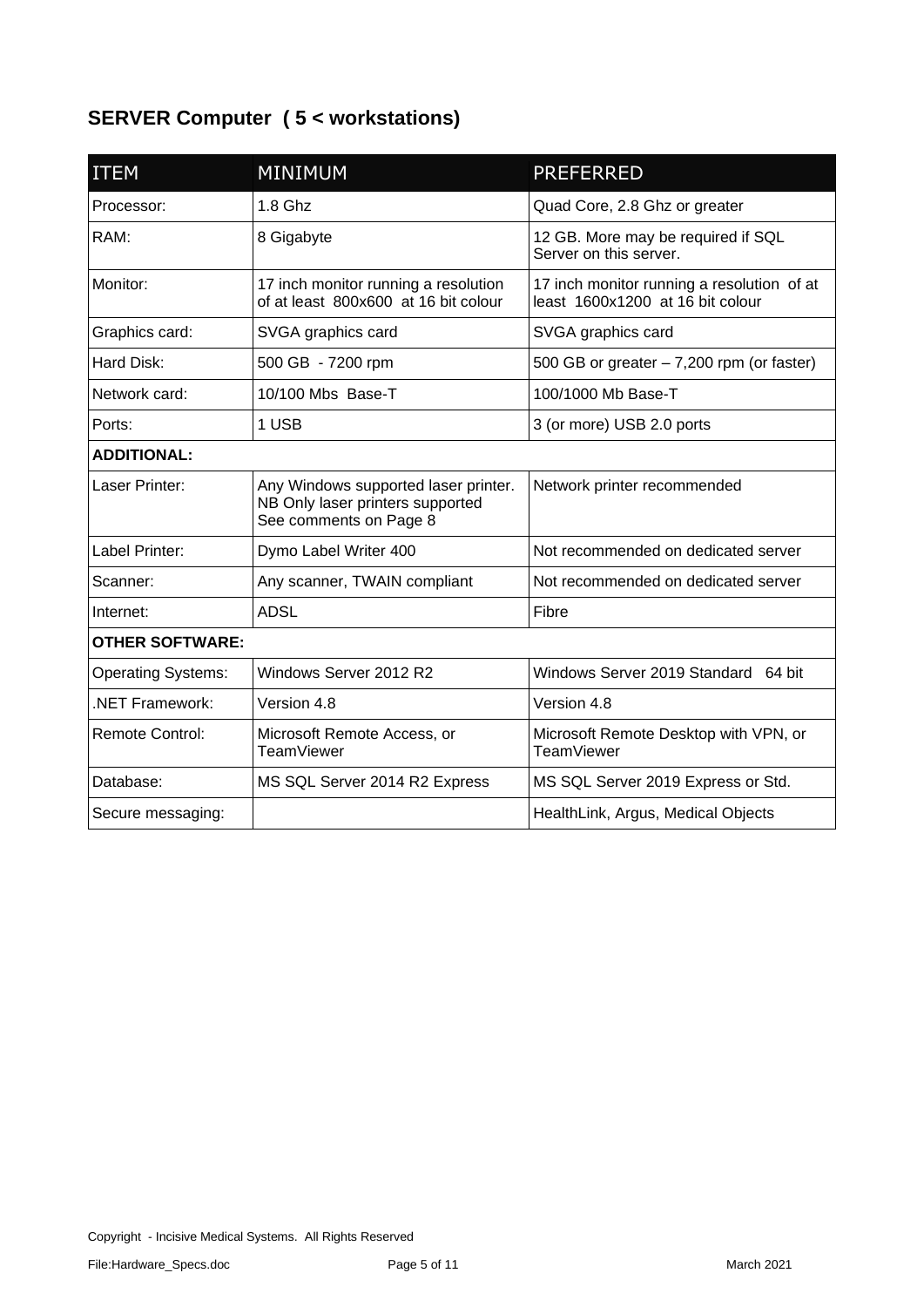# **SERVER Computer ( 5 > workstations)**

| <b>ITEM</b>               | <b>MINIMUM</b><br><b>PREFERRED</b>                                             |                                                                                                                                             |  |  |
|---------------------------|--------------------------------------------------------------------------------|---------------------------------------------------------------------------------------------------------------------------------------------|--|--|
| Processor:                | Quad Core, 2.8 Ghz or greater                                                  | Discuss requirements with your IT provider                                                                                                  |  |  |
| RAM:                      | 8 Gigabytes                                                                    | 16 GB or more.<br>Double this if Virtual environment<br>Ideally SQL Server. will be on a separate<br>server. Additional RAM may be required |  |  |
| Monitor:                  | 17 inch monitor running a resolution<br>of at least 1600x1200 at 16 bit colour | 17 inch monitor running a resolution of at<br>least 1600x1200 at 16 bit colour                                                              |  |  |
| Graphics card:            | SVGA graphics card                                                             | SVGA graphics card                                                                                                                          |  |  |
| Hard Disk:                | 500 GB - 7200 rpm                                                              | 1 TB or greater - 15,000 rpm (or faster)<br>SAAS drive. RAID 5 recommended                                                                  |  |  |
| Network card:             | 10/100 Mbs Base-T                                                              | 100/1000 Mb Base-T<br>Dual cards if necessary                                                                                               |  |  |
| Ports:                    | 1 USB<br>3 (or more) USB 2.0 or 3.0 ports                                      |                                                                                                                                             |  |  |
| <b>ADDITIONAL:</b>        |                                                                                |                                                                                                                                             |  |  |
| Laser Printer:            | Network printer recommended                                                    | Network printer recommended                                                                                                                 |  |  |
| Label Printer:            | Not recommended                                                                | Not recommended                                                                                                                             |  |  |
| Scanner:                  | Not recommended on server                                                      | Not recommended on dedicated server                                                                                                         |  |  |
| Internet:                 | <b>ADSL</b>                                                                    | Fibre                                                                                                                                       |  |  |
| UPS:                      |                                                                                | Required                                                                                                                                    |  |  |
| <b>OTHER SOFTWARE:</b>    |                                                                                |                                                                                                                                             |  |  |
| <b>Operating Systems:</b> | Windows Server 2012 R2                                                         | Windows Server 2019 Standard (64 bit)                                                                                                       |  |  |
| .NET Framework:           | Version 4.8                                                                    | Version 4.8                                                                                                                                 |  |  |
| Remote Control:           | Microsoft Terminal Server, or<br>Citrix Metaframe;<br>with VPN                 | Microsoft Terminal Server, or<br>Citrix Metaframe;<br>with VPN                                                                              |  |  |
| Database:                 | MS SQLServer 2014 R2 Express                                                   | MS SQL Server 2019 w/CALs                                                                                                                   |  |  |
| Secure messaging:         |                                                                                | HealthLink, Argus, Medical Objects                                                                                                          |  |  |
|                           | No other software installed, especially not Microsoft Exchange                 |                                                                                                                                             |  |  |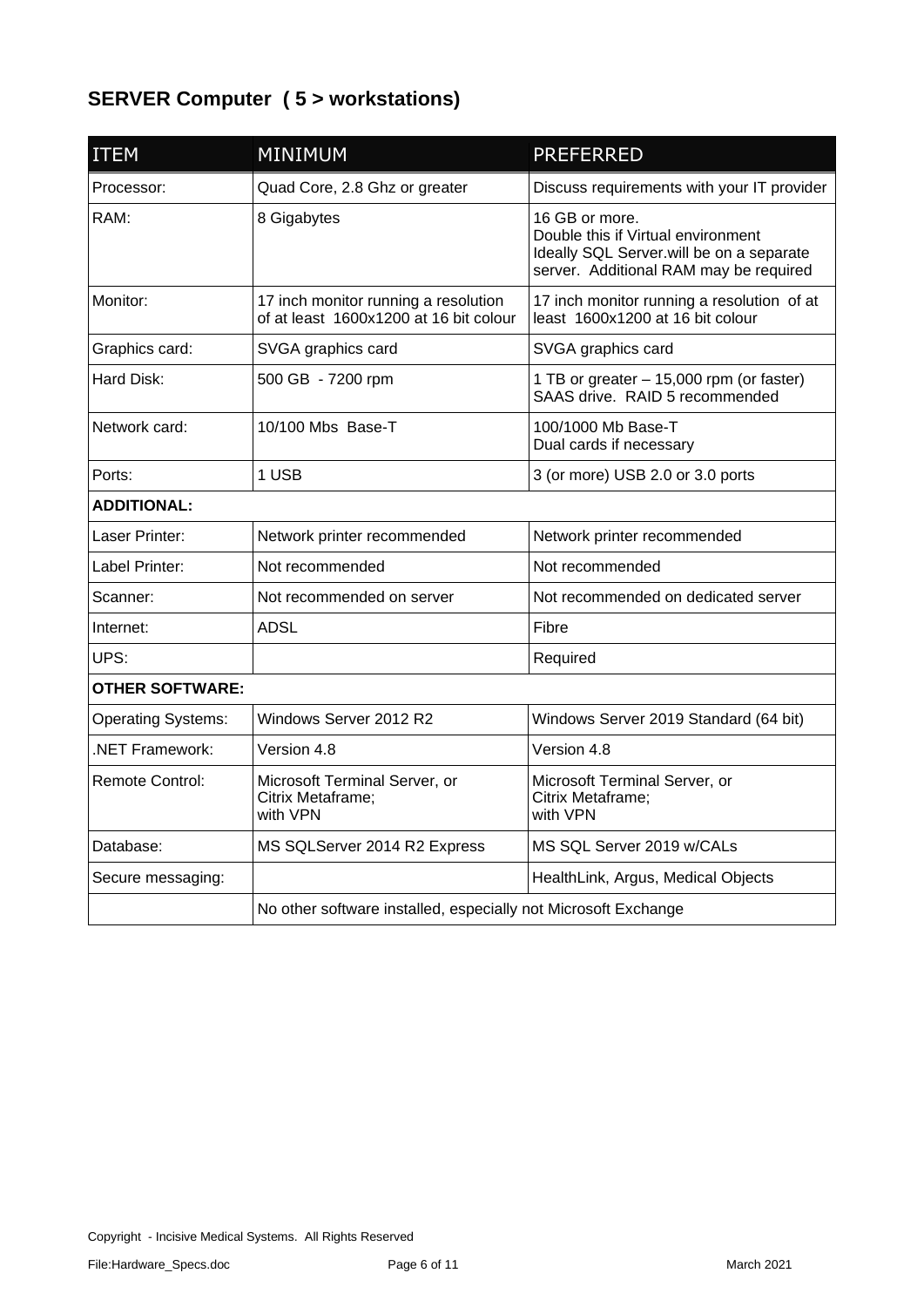# **Terminal Services Application Server**

If applications are provided via the thin-client architecture of Microsoft Terminal Services, we recommend that a separate server is used exclusively for this purpose.

Note that Incisive products are not specifically certified nor warranted to operate within Terminal Services or Citrix Meta-frame. Settings within the Incisive software allow for some specific configuration.

| <b>ITEM</b>               | <b>MINIMUM</b>                                                                | <b>PREFERRED</b>                                                               |  |
|---------------------------|-------------------------------------------------------------------------------|--------------------------------------------------------------------------------|--|
| Processor:                | 2.0Ghz                                                                        | Quad Core, 2.8 Ghz or greater                                                  |  |
| RAM:                      | 8 Gigabytes                                                                   | 12 Gigabytes or more<br>Very dependent on the number of<br>connections         |  |
| Monitor:                  | 17 inch monitor running a resolution<br>of at least 1024x768 at 16 bit colour | 17 inch monitor running a resolution of at<br>least 1600x1200 at 16 bit colour |  |
| Graphics card:            | SVGA graphics card                                                            | SVGA graphics card                                                             |  |
| Hard Disk:                | 500 GB - 7200 rpm                                                             | 500 GB or greater $-7,200$ rpm (or faster)<br>Your choice of RAID arrangements |  |
| Network card:             | 10/100 Mbs Base-T                                                             | 10/100/1000 Mbs Base-T<br>Dual cards if necessary                              |  |
| Ports:                    | Not required                                                                  | 3 (or more) USB 2.0 ports                                                      |  |
| <b>ADDITIONAL:</b>        |                                                                               |                                                                                |  |
| Laser Printer:            | Network printer recommended                                                   | Network printer recommended                                                    |  |
| Label Printer:            | Not recommended                                                               | Not recommended                                                                |  |
| Scanner:                  | Not recommended on server                                                     | Not recommended on dedicated server                                            |  |
| Internet:                 | <b>ADSL</b>                                                                   | Fibre                                                                          |  |
| UPS:                      |                                                                               | Required                                                                       |  |
| <b>OTHER SOFTWARE:</b>    |                                                                               |                                                                                |  |
| <b>Operating Systems:</b> | Windows Terminal Server 2014 R2                                               | <b>Windows Terminal Server 2019</b>                                            |  |
| .NET Framework:           | Version 4.8                                                                   | Version 4.8                                                                    |  |
| Remote Control:           | Microsoft Terminal Server;<br>with VPN                                        | Microsoft Terminal Server, or<br>Citrix Metaframe;<br>with VPN                 |  |
| Database:                 | Not required                                                                  | Not required                                                                   |  |
| Secure messaging:         |                                                                               | HealthLink, Argus, Medical Objects                                             |  |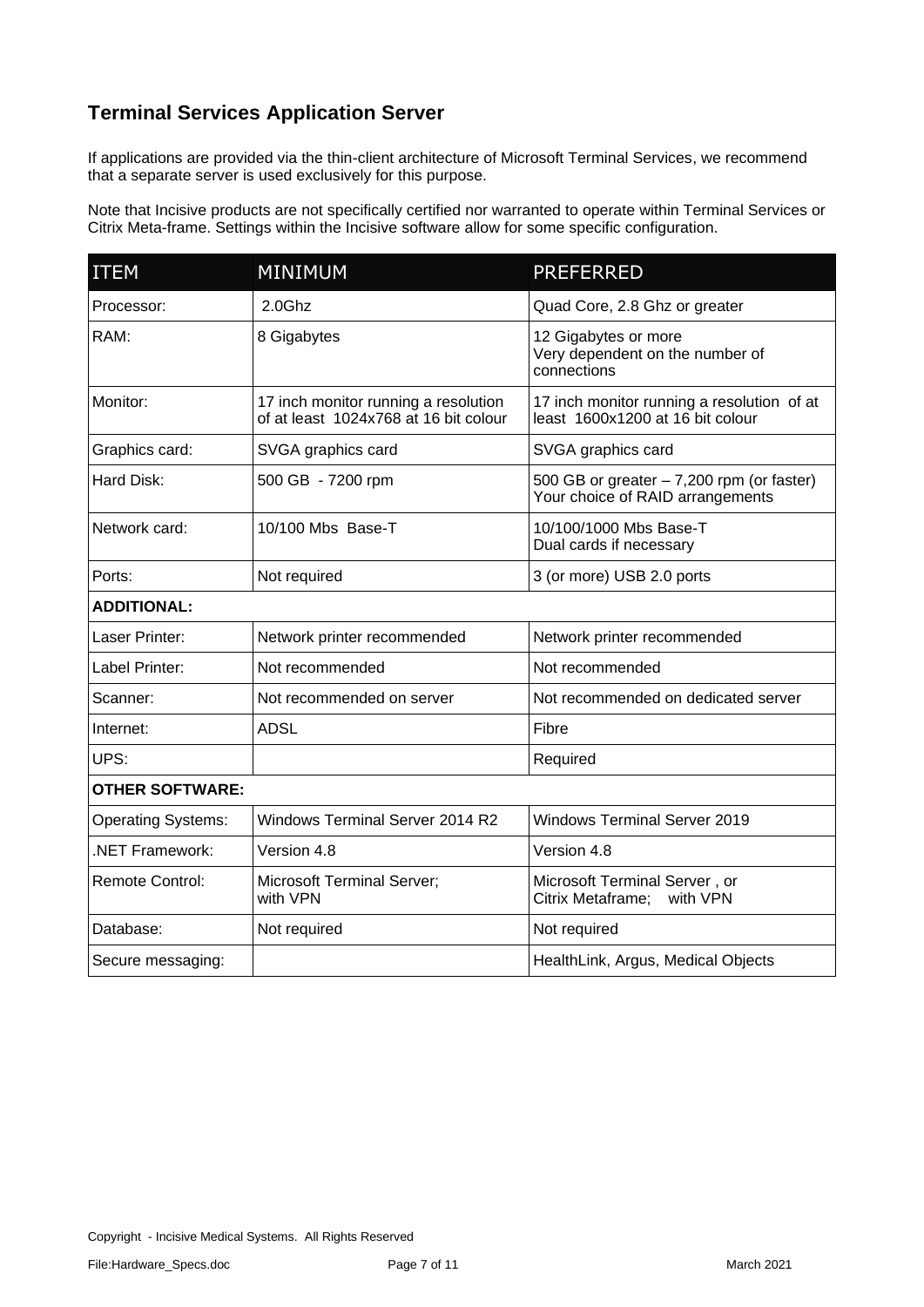#### **Printers**

#### Document printer

Laser printers are required for all printed material.

Do not use Multi-Function-Printers (MFC) because if a fault occurs on any component of the device (eg scanner) it may mean that none of the functions are then available (eg printer).

Only good quality printers from major brands should be used. Our preferred brand is Hewlett Packard (HP) as they consistently perform well. With some brands we consistently come across problems with the printer drivers (Kyocera)

As we can print envelopes, plain A5, plain A4 or pre-printed A4 with letterhead you should have at least one main printer that has got multiple paper trays.

| Speed                  | 25 pages per minute (or faster)                                |
|------------------------|----------------------------------------------------------------|
| Resolution             | 600 dpi (or greater)                                           |
| Connection             | Ethernet network                                               |
| <b>Bins</b>            | Manual feed + Std paper tray<br>Large capacity bin recommended |
| Printer language       | PCL or Postscript (not JetReady or PC compiled printer jobs)   |
| Recommended<br>printer | <b>Hewlett Packard LaserJet</b>                                |

#### Label printer

Labels can be printed either as a sheet or individually using a special label printer.

As you can create many different types of labels in the software we recommend the special label printer as there is less waste of unused labels.

| Speed                  | 16 labels per minute                  |
|------------------------|---------------------------------------|
| Resolution             | 300 dpi                               |
| Label size             | $25$ mm x 98mm                        |
| Transfer type          | Direct thermal transfer               |
| Recommended<br>printer | Dymo Labelwriter 400 or Brother QL570 |

#### Colour Printers

Colour laser printers should not be used for purposes where a fast printing response is required eg printing receipts at reception, as most colour printer laser printers have a slow 'first page response' time. The delay is often around 20 seconds.

#### **Scanner**

A purpose-built, TWAIN compliant, document scanner should be used as these are much more efficient on 'file size' and scanning speed than the common flat-bed scanner. It is recommended NOT to use scanners that are incorporated into photocopiers unless the manufacturers can guarantee the full functionality of all the specifications of their TWAIN driver. Contact Incisive for recommended high-speed scanners.

| Scanning speed         | 40 pages per minute (simplex), 20 ppm duplex                                                                                         |
|------------------------|--------------------------------------------------------------------------------------------------------------------------------------|
| Resolution             | 150 - 1200 dpi                                                                                                                       |
| File size              | approx. 30 Kb per page                                                                                                               |
| Feeder                 | Holds 50 sheets, A5 & A4 size, Duplex and colour capable. Fujitsu<br>can detect if two or more pages are being fed at the same time. |
| Connection             | USB or SCSI                                                                                                                          |
| Recommended<br>scanner | Fujitsu fi-6110C, fi-6130C or Canon DR2510C                                                                                          |

Copyright - Incisive Medical Systems. All Rights Reserved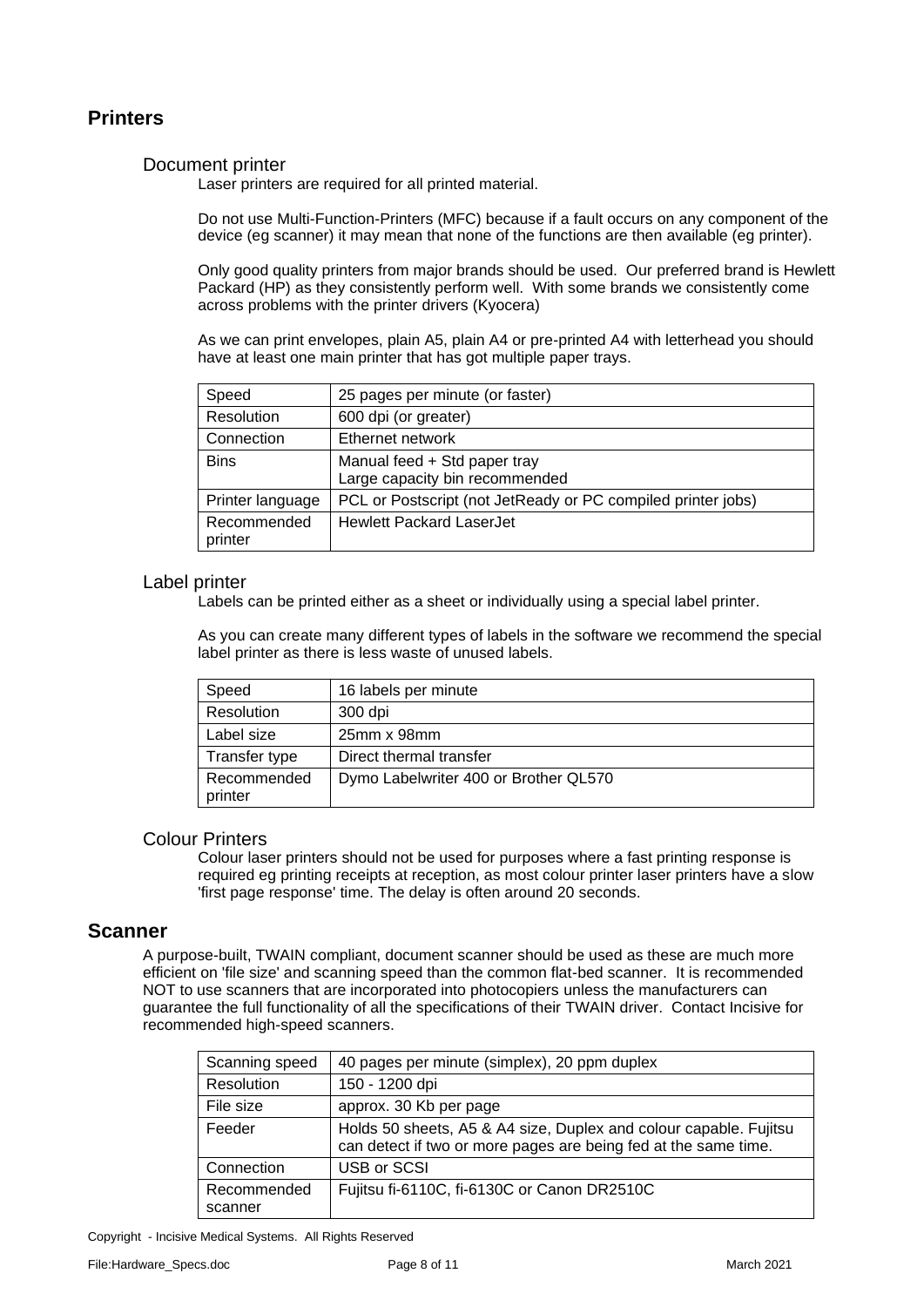### **Database**

All Incisive products use Microsoft SQL Server as the database management system.

Express or Standard - Specialist Practice Manager, Private Hospital Manager, InforMED, CPD

The default database that is supplied with the Incisive products is Microsoft SQL Server 2016 Express. This edition of the program is free to use but it has some limitations. It is suitable for small to medium sized practices and hospitals. If the limitations are reached you will need to separately purchase licenses for the Standard (or other) edition of Microsoft SQL Server as they are not included in the Incisive product licenses.

Microsoft SQL Server 2016 is supported.

The 32bit or 64bit versions of the Database Engine are able to be used with Incisive applications.

#### Editions of Microsoft SQL Server 2016

|                                     | <b>Enterprise</b> | <b>Standard</b>          | Web                      | <b>Express</b>         |
|-------------------------------------|-------------------|--------------------------|--------------------------|------------------------|
| Maximum Database Size               | 524 PB            | 524 PB                   | 524 PB                   | 10 <sub>GB</sub>       |
| Compute Capacity                    | OS Max            | 4 sockets or 24<br>cores | 4 sockets or 16<br>cores | 1 socket or 4<br>cores |
| Maximum Memory                      | OS Max            | 128 GB                   | 64 GB                    | 1 GB                   |
| Database Mirroring                  | ✓                 | $\checkmark$             | ×                        | ×                      |
| Smart Backups,<br>Encrypted Backups | $\checkmark$      | $\checkmark$             | ×                        | ×                      |
| <b>SQL Profiler</b>                 |                   |                          |                          |                        |

#### **Installation & Configuration**

It is not the responsibility of Incisive to install the database management system or ensure that it is configured for optimal performance. As many other applications also make use of the SQL Server it is important that the technician looking after your IT system is competent with the management of SQL Server.

SQL Server Management Studio must be installed on at least one computer – preferably the computer that Incisive has remote access to.

SQL Server Reporting Services or Analysis Services components are not required to be installed.

Advanced: For large databases, or systems where there is heavy disk access, the MDF and LDF files should be on separate physical drives. The MDF files should be in a RAID 1 or RAID10 array and the LDF files should be in a RAID1 or RAID10 array. In addition, you don't want any other disk activity on the array with the LDF files. Some advantage can be had by putting the TempDB onto a drive array with the same configuration as that provided to the LDF files

For requirements and recommendations on the installation and configuration of Microsoft SQL Server please contact Incisive Medical Systems.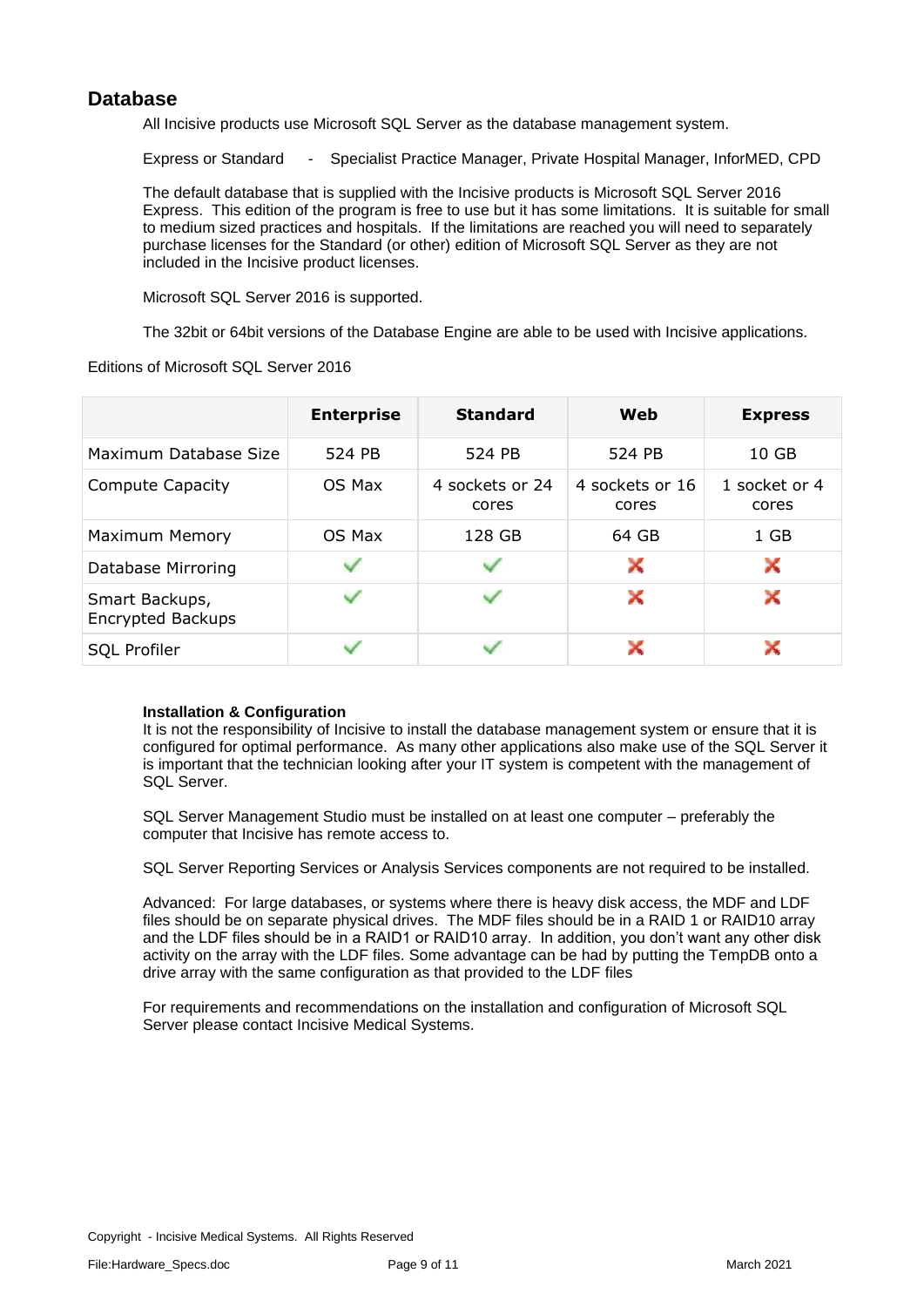#### **Firewall ports**

SQL Server has specific requirements to allow connections through the server firewall See <http://msdn.microsoft.com/en-us/library/cc646023.aspx> Use PortQryV2.exe to test the ports. <http://support.microsoft.com/kb/832919>

#### **Backing up**

It is not the responsibility of Incisive Medical Systems to provide, configure or ensure the running of a system that takes a copy of the database for back-up purposes. Note that the Express version of SQL Server does not include SQL Server Agent and therefore the backup process cannot be scheduled to run automatically. Third party tools are available to perform this task.

Scripts should be established to run queries that will truncate the transaction log file on a regular basis.

For larger practices or hospitals, the SQL server should be configured to allow for transaction log shipping to a standby server. The standby server may be a powerful workstation as it will also require a copy of SQL Server to be installed on it. Log shipping can occur on an hourly basis. New files in associated data directories, such as scandocs and images, also need to be transferred on a daily basis.

#### **Image files**

Scanned documents and Image files are stored in the NTFS directory structure, with a record in the database that links to the file name and location.

For more than 100,000 files the drives should be specified for high speed access and retrieval eg 15,000 rpm SAAS drives.

Separate NAS or SAN drives are able to be used image files.

#### **Virtual environments**

All Incisive applications perform as expected when installed in a virtual environment. However, if there is a choice, it is still our preference for installations to be performed on physical servers. From a support point-of-view, if there are performance issues, physical drive installations reduce the complexity of trying to determine what might be causing it.

It is our experience that the more physical memory available the better the whole virtual environment performs. If in doubt, add more.

#### **Anti-virus**

Configure the anti-virus software on the workstations to exclude real-time scanning of the:

- files in the local \SPMWIN directory of the workstation (and server if used as Terminal Server)
- scanned document and image files on the server
- shared directory on the server
- database files on the server

Adhere to the recommendations from Microsoft regarding virus scanning on an SQL Server. <http://support.microsoft.com/kb/309422/en-us>